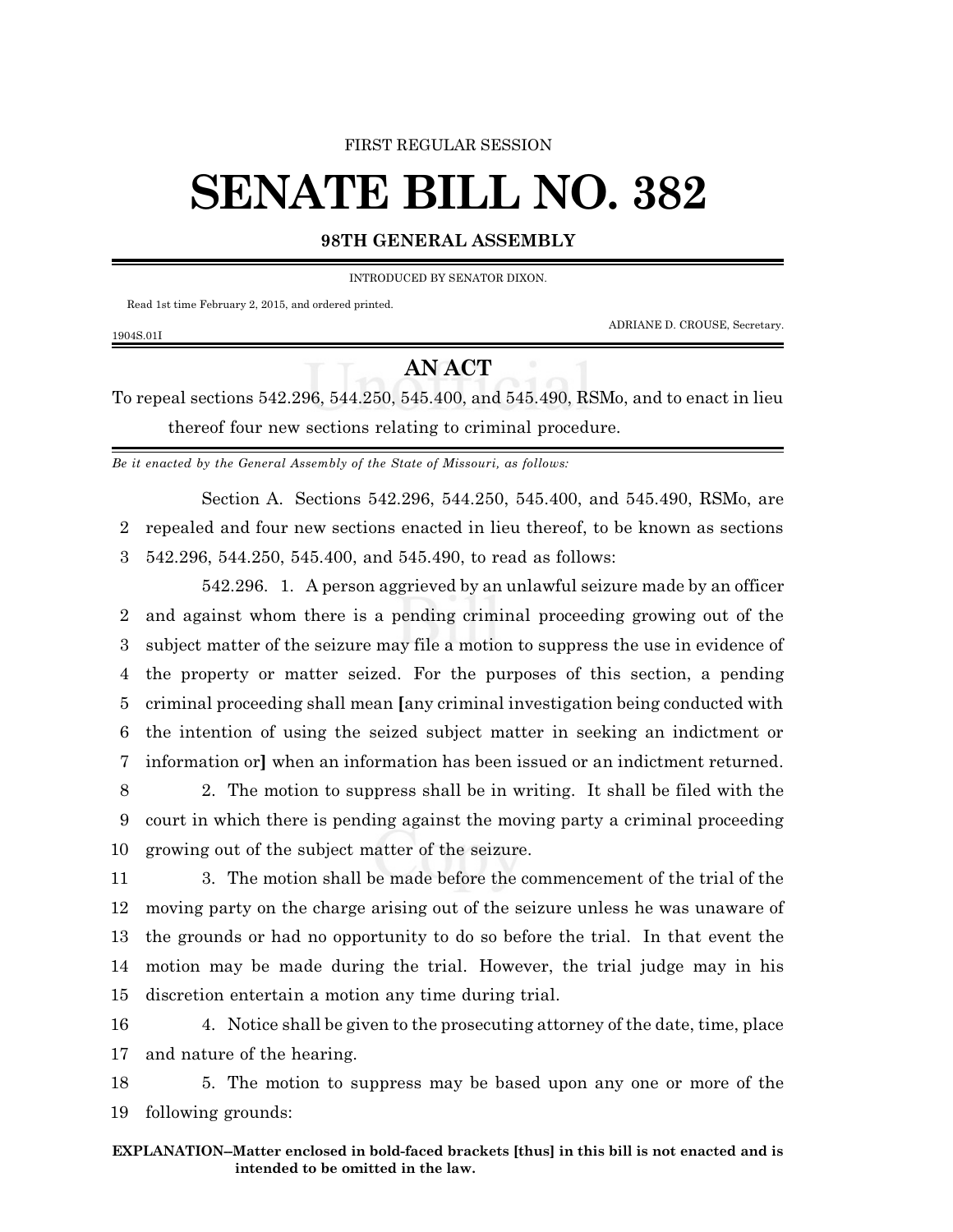(1) That the search and seizure were made without warrant and without lawful authority;

 (2) That the warrant was improper upon its face or was illegally issued, including the issuance of a warrant without proper showing of probable cause;

 (3) That the property seized was not that described in the warrant and that the officer was not otherwise lawfully privileged to seize the same;

(4) That the warrant was illegally executed by the officer;

 (5) That in any other manner the search and seizure violated the rights of the movant under section 15 of article I of the Constitution of Missouri, or the fourth and fourteenth amendments of the Constitution of the United States.

 6. The judge shall receive evidence on any issue of fact necessary to the decision of the motion. The burden of going forward with the evidence and the risk of nonpersuasion shall be upon the state to show by a preponderance of the evidence that the motion to suppress should be overruled.

 7. If the motion is sustained, the judge shall order the property or matter delivered to the moving party, unless its retention is authorized or required by section 542.301, or by any other law of this state.

544.250. **1.** No prosecuting or circuit attorney in this state shall file any information charging any person or persons with any felony, until such person or persons shall first have been accorded the right of a preliminary examination before some associate circuit judge in the county where the offense is alleged to have been committed in accordance with this chapter. And if upon such hearing the associate circuit judge shall determine that the alleged offense is one on which the accused may be released, the associate circuit judge may release him as provided in section 544.455 conditioned for his appearance at a time certain before a circuit judge, or associate circuit judge who is specially assigned, and thereafter as directed by the court to answer such charges as may be preferred against him, abide sentence and judgment therein, and not to depart the court without leave; provided, a preliminary examination shall in no case be required where same is waived by the person charged with the crime, or in any case where an information has been substituted for an indictment as authorized by section 545.300.

 **2. The findings of the court shall be based on evidence, in whole or in part, in the following forms:**

- **(1) Testimony of witnesses;**
- **(2) Written reports of expert witnesses;**
- **(3) Documentary evidence without a proper predicate; provided,**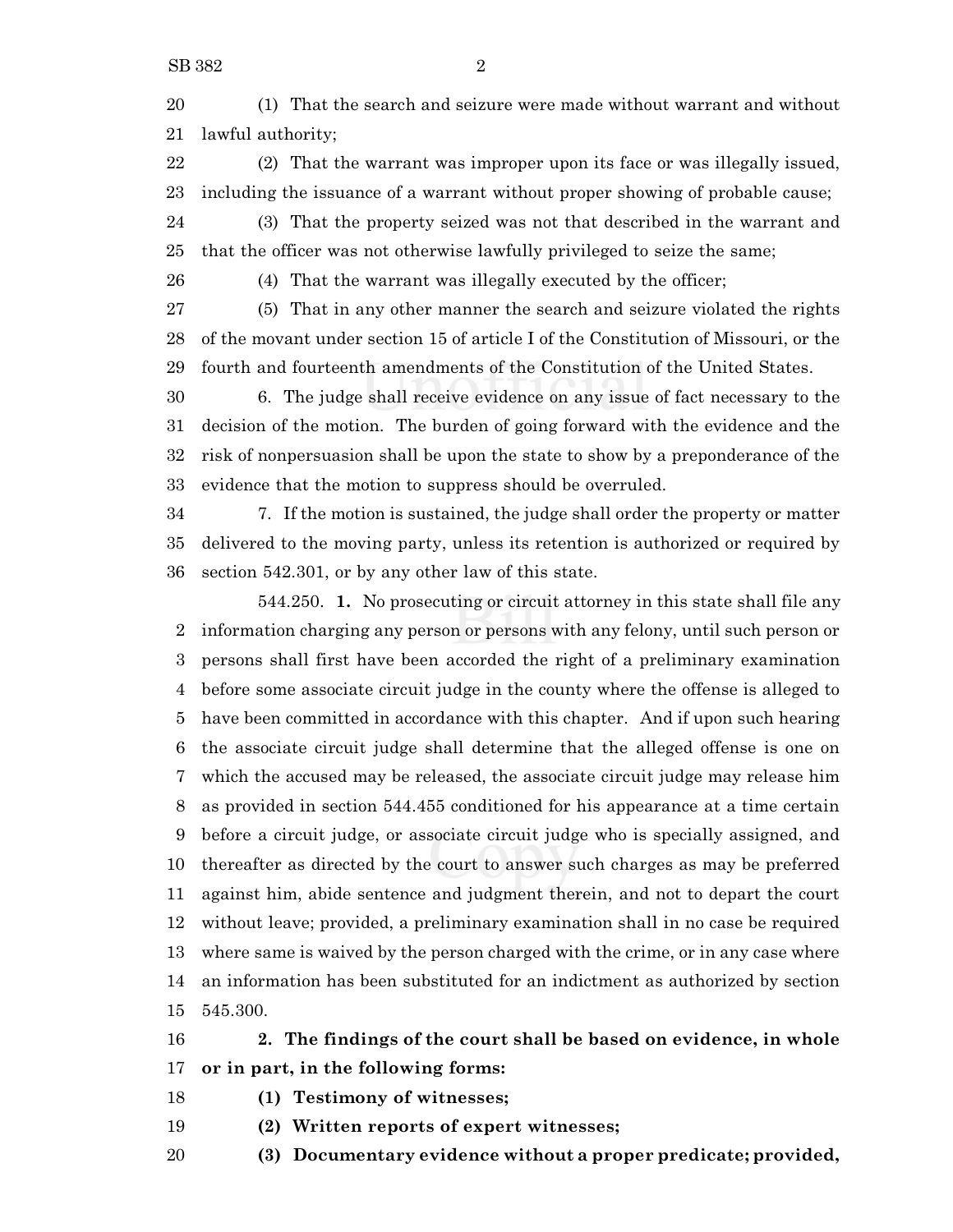**there is a substantial basis for believing such predicate will be available at trial and that the document is otherwise competent; or**

 **(4) Testimony of a witness concerning the declarations of another where such evidence is cumulative, or there is a substantial basis for believing that the source of the hearsay is credible and that a factual basis for the information furnished exists and there is no reason for believing the declarant will not be personally available for trial.**

545.400. **1. [**The defendant**] A party** in any **[**criminal**] felony** cause may also have witnesses examined on his **or her** behalf, conditionally, upon a commission issued by the clerk of the court in which the cause is pending, in the same cases and upon the like notice to the **[**prosecuting attorney**] opposing party**, with the like effect and in all respects as is provided by law in civil suits; provided, that the notice in such case to the **[**prosecuting attorney**] opposing party** shall state the name or names of the witness or witnesses whose depositions are desired or will be taken. **Depositions in misdemeanor causes may only be taken upon a motion granted by the court for good cause shown.**

 **2. The party who takes a deposition shall provide to the other party one copy of the transcript and any video or audio recording from the deposition. Any costs associated with providing such copies to the other party shall be paid by the party who takes the deposition.**

545.490. **[**The petition of the applicant for a change of venue shall set forth the facts or grounds upon which such change is sought, and such petition shall be supported by the affidavit of petitioner and the affidavit of at least two credible disinterested citizens of the county where said cause is pending and the truth of the allegations thereof shall be proved, to the satisfaction of the court, by legal and competent evidence, and the prosecuting attorney may in such case offer evidence in rebuttal of that submitted in support of such application; the court, or judge in vacation, shall fix the number of witnesses for which the state or county may be liable; provided, in all cases in counties in this state which now have or may hereafter have a population of less than seventy-five thousand inhabitants if such petition for change of venue is supported by the affidavits of five or more credible disinterested citizens residing in different neighborhoods of the county where said cause is pending, then the court or judge in vacation, shall grant such change of venue, as of course, without additional proof; provided further, that reasonable previous notice of such application shall in all cases be